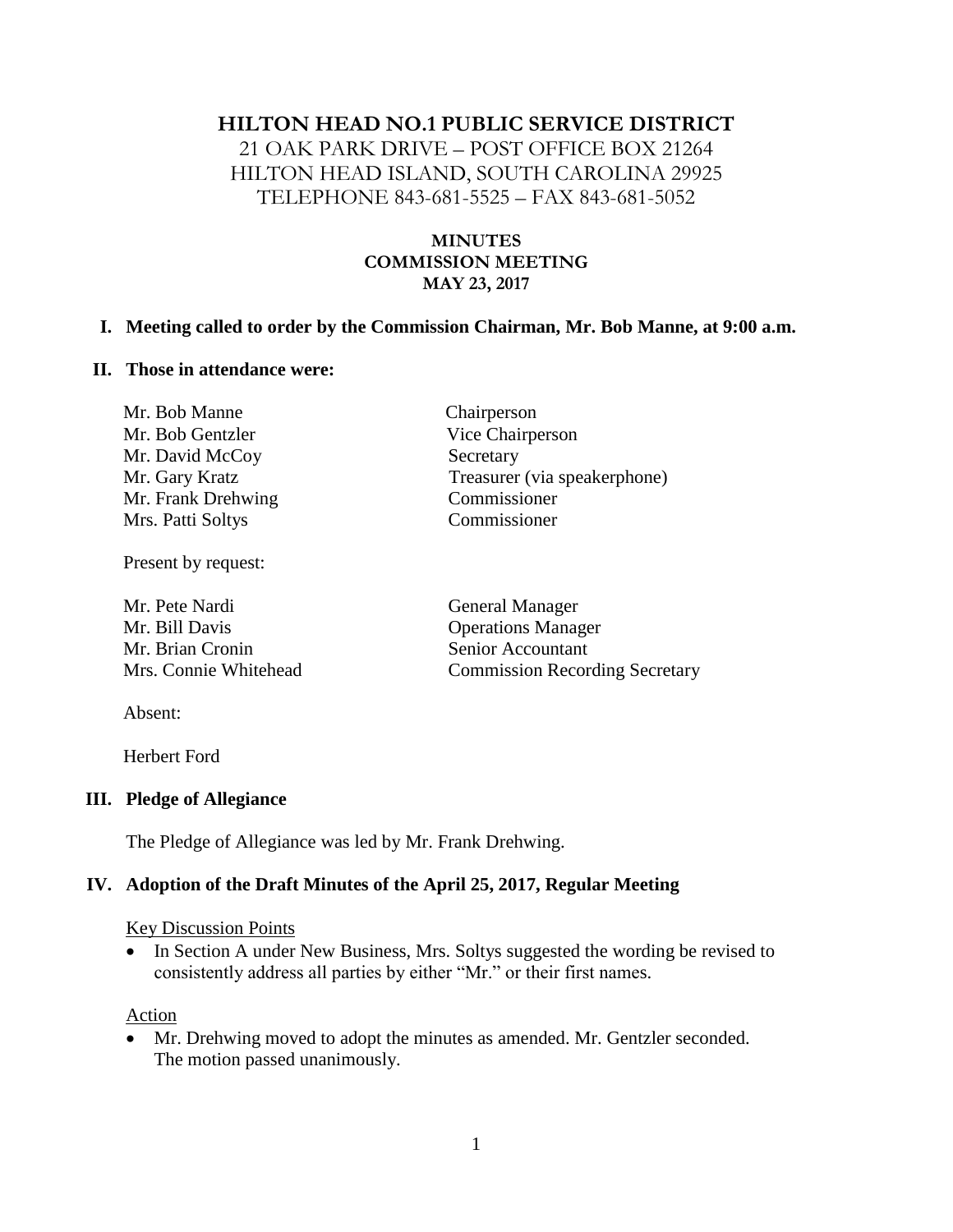## **V. Resolution Regarding Easement Acquisition for Town-Funded Master Sewer Plan Project (Action)**

## Key Discussion Points

- Mr. Nardi presented a resolution for adoption by the board authorizing the PSD to pursue condemnation for the properties on Dillon Road where the PSD cannot get clean easements, mainly due to heirs' property matters.
- The easements are necessary to complete the sewer installations in that area.

# Action

• Mr. Gentzler moved to adopt the resolution. Mrs. Soltys seconded. The motion passed unanimously.

# **VI. Public Comment on Non-Agenda Items**

None

# **VII. FY' Commissioner and Committee Reports**

# **A. Community & Personnel Relations Committee**

## Key Discussion Points

- The Committee met on May 15 to review the General Manager performance review process.
- After further edits, the Committee feels the documents are final and ready for distribution to the board in June.

# **B. Planning & Operations Committee**

## Key Discussion Points

- The Committee met May 15.
- The minutes are included in the agenda packet.
- The board goals drafted by the Committee will be presented to the full board for a vote in June.
- The Asset Management RFP is in draft form, and staff is still narrowing down which vendors the request will be sent to.

# **VIII. General Manager's Report**

Key Discussion Points

- Mr. Nardi presented the General Manager's report.
- A copy is included in the agenda packet.